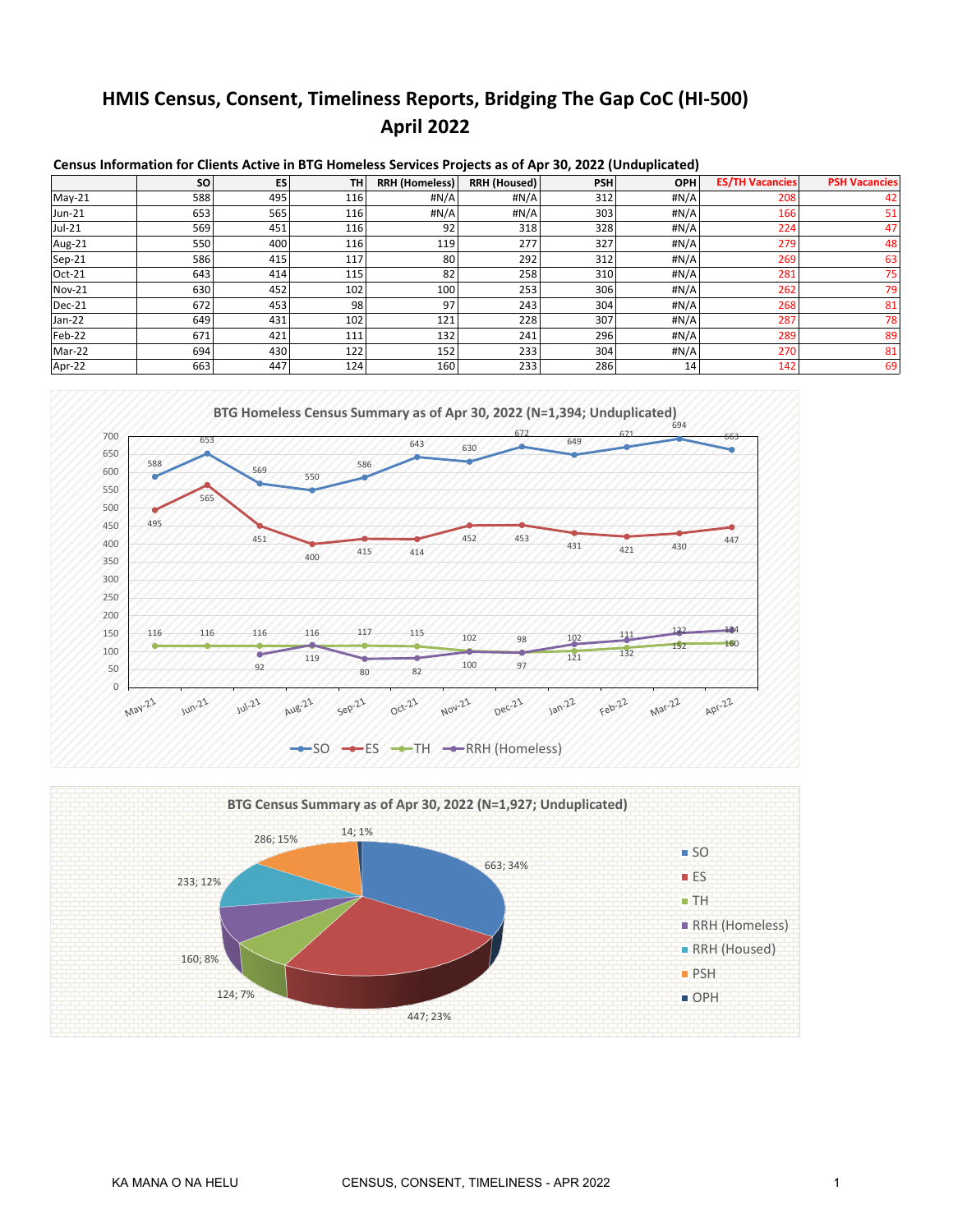|                   | Census Information for Clients/Households Active in BTG Homeless Services Projects End of Month (Unduplicated) |              |                        |                         |                                                         |                              |                        |                             |                   |
|-------------------|----------------------------------------------------------------------------------------------------------------|--------------|------------------------|-------------------------|---------------------------------------------------------|------------------------------|------------------------|-----------------------------|-------------------|
|                   | <b>Type Project Name</b>                                                                                       |              |                        |                         | Clients   HIC Beds   HIC Vacancies   HIC Bed Util. Rate |                              | HHs HPO Units          | <b>HPO Units Util. Rate</b> | <b>Vets</b>       |
| <b>SO</b>         | CARE - ESG-CV Hawaii Street Outreach                                                                           | 42           | <b>NA</b>              | <b>NA</b>               | NA                                                      | 30                           | <b>NA</b>              | <b>NA</b>                   | $\overline{2}$    |
| <b>SO</b>         | CARE - ESG-CV Kauai Street Outreach                                                                            | 49           | <b>NA</b>              | <b>NA</b>               | <b>NA</b>                                               | 33                           | <b>NA</b>              | <b>NA</b>                   | 4                 |
| SO.               | CARE - ESG-CV Maui Street Outreach                                                                             | 94           | <b>NA</b>              | <b>NA</b>               | <b>NA</b>                                               | 84                           | <b>NA</b>              | <b>NA</b>                   | 6                 |
| SO<br>SO          | FLC - ESG-CV Kauai Street Outreach<br>FLC - HPO Kauai Street Outreach                                          | 13<br>96     | <b>NA</b><br><b>NA</b> | <b>NA</b><br><b>NA</b>  | <b>NA</b><br><b>NA</b>                                  | 8<br>79                      | <b>NA</b><br><b>NA</b> | <b>NA</b><br>NA             | $\overline{2}$    |
| SO                | FLC - HPO Maui Regions 1, 2, 3, 6 - Street Outreach                                                            | 131          | <b>NA</b>              | <b>NA</b>               | <b>NA</b>                                               | 93                           | <b>NA</b>              | <b>NA</b>                   | $\overline{7}$    |
| SO                | FLC - HPO Maui Regions 4, 5 - Street Outreach                                                                  | 63           | <b>NA</b>              | <b>NA</b>               | <b>NA</b>                                               | 44                           | <b>NA</b>              | <b>NA</b>                   | 6                 |
| SO                | FLC - Molokai Street Outreach (County Funded)                                                                  | 9            | <b>NA</b>              | <b>NA</b>               | <b>NA</b>                                               | 8                            | <b>NA</b>              | <b>NA</b>                   |                   |
| SO                | HOPE - ESG-CV Hawaii Street Outreach                                                                           | 5            | <b>NA</b>              | <b>NA</b>               | <b>NA</b>                                               | $\overline{4}$               | <b>NA</b>              | <b>NA</b>                   |                   |
| <b>SO</b>         | HOPE - HPO Hawaii Regions 1, 8, 9, 10 - Street Outreach                                                        | 21           | <b>NA</b>              | <b>NA</b>               | <b>NA</b>                                               | 17                           | <b>NA</b>              | <b>NA</b>                   | $\mathbf{1}$      |
| SO                | HOPE - HPO Hawaii Regions 2, 3, 4, 5, 6, 7 - Street Outreach                                                   | 45           | <b>NA</b>              | <b>NA</b>               | <b>NA</b>                                               | 32                           | <b>NA</b>              | <b>NA</b>                   | $\overline{2}$    |
| SO                | HOPE - LMI Street Outreach (AMHD Funded)                                                                       | 51           | <b>NA</b>              | <b>NA</b>               | <b>NA</b>                                               | 49                           | <b>NA</b>              | <b>NA</b>                   | 4                 |
| SO.               | HOPE - PATH Street Outreach Program                                                                            | 34           | <b>NA</b>              | <b>NA</b>               | <b>NA</b>                                               | 31                           | <b>NA</b>              | NA                          |                   |
| <b>SO</b>         | MHK - PATH Maui County Street Outreach Program                                                                 | 10           | <b>NA</b>              | <b>NA</b>               | <b>NA</b>                                               | 10                           | <b>NA</b>              | <b>NA</b>                   |                   |
|                   | <b>Street Outreach (SO)</b>                                                                                    | 663          |                        |                         |                                                         | 522                          |                        |                             | 34                |
|                   |                                                                                                                |              |                        |                         |                                                         |                              |                        |                             |                   |
| ES                | FLC - ESG-CV Wahi Hoomalu O Wailuku                                                                            | 22           | 32                     | 10                      | 69%                                                     | 16                           |                        |                             | $\overline{2}$    |
| ES                | FLC - HPO Ho'olanani                                                                                           | 11           | 16                     | 5                       | 69%                                                     | $\overline{4}$               |                        |                             |                   |
| ES                | HOPE - ESG-CV Hale Kikaha Isolation Units ES                                                                   | $\mathbf 0$  | $\mathbf{1}$           | $\mathbf{1}$            | 0%                                                      | $\mathbf 0$                  |                        |                             |                   |
| ES                | HOPE - ESG-CV Hale Maluhia Medical Respite Beds                                                                | $\mathbf{1}$ | 3                      | $\overline{2}$          | 33%                                                     | $\mathbf{1}$                 |                        |                             |                   |
| ES                | HOPE - ESG-CV Kuleana House Isolation Units ES                                                                 | $\mathbf 0$  | 3                      | 3                       | 0%                                                      | $\mathbf 0$                  |                        |                             |                   |
| ES                | HOPE - ESG-CV WHEHF Medical Respite Beds                                                                       | $\mathbf{1}$ | $\overline{4}$         | $\mathsf 3$             | 25%                                                     | $\mathbf{1}$                 |                        |                             |                   |
| ES                | HOPE - HPO East Hawaii Emergency Shelter (Hale Maluhia)                                                        | 15           | 16                     | $\mathbf 1$             | 94%                                                     | 15                           |                        |                             |                   |
| ES                | HOPE - HPO Kiheipua                                                                                            | 45           | 49                     | $\overline{4}$          | 92%                                                     | 9                            | 10                     | 90%                         |                   |
| ES                | HOPE - HPO Sacred Hearts Emergency Shelter                                                                     | 6            | 10                     | $\overline{4}$          | 60%                                                     | 6                            |                        |                             |                   |
| ES                | HOPE - HPO West Hawaii Emergency Housing Facility (WHEHF)                                                      | 10           | 22                     | 12                      | 45%                                                     | 10                           |                        |                             | $\overline{2}$    |
| ES                | HOPE - Keolahou Emergency Shelter                                                                              | 17           | 20                     | 3                       | 85%                                                     | 17                           |                        |                             | $\mathbf{1}$      |
| ES                | HOPE - West Hawaii Temporary ES (Ka Lamaku)                                                                    | 19           | 22                     | 3                       | 86%                                                     | 19                           |                        |                             |                   |
| ES                | KEO - HPO Mana'olana Emergency                                                                                 | 20           | 21                     | $\mathbf 1$             | 95%                                                     | 6                            |                        |                             |                   |
| ES                | KHAKO - HPO Central ES Dorm                                                                                    | 20           | 21                     | $\mathbf 1$             | 95%                                                     | 20                           |                        |                             | 5                 |
| ES                | KHAKO - HPO Central ES Units                                                                                   | 132          | 148<br>21              | 16<br>$\overline{7}$    | 89%                                                     | 40<br>14                     | 60                     | 67%                         | 3                 |
| ES<br>ES          | KHAKO - HPO Westside ES Dorm<br>KHAKO - HPO Westside ES Units                                                  | 14<br>73     | 110                    | 37                      | 67%<br>66%                                              | 22                           | 46                     | 48%                         | $\mathbf{1}$<br>3 |
| ES                | NPP - HPO Family Assessment Center at Hale Iki                                                                 | 37           | 40                     | 3                       | 93%                                                     | 8                            | 9                      | 89%                         |                   |
| ES                | USVETS - BP Hilo HOPTEL Program                                                                                | 3            | 5                      | $\overline{2}$          | 60%                                                     | 3                            |                        |                             | 3                 |
| ES                | USVETS - BP Kailua Kona HOPTEL                                                                                 | $\mathbf 0$  | 5                      | 5                       | 0%                                                      | $\mathbf 0$                  |                        |                             |                   |
| ES                | USVETS - BP Kauai HOPTEL Program                                                                               | $\mathbf{1}$ | 5                      | $\overline{4}$          | 20%                                                     | $\mathbf{1}$                 |                        |                             | 1                 |
|                   | <b>Emergency Shelter (ES)</b>                                                                                  | 447          | 574                    | 127                     | 78%                                                     | 212                          | 125                    | 63%                         | 21                |
|                   |                                                                                                                |              |                        |                         |                                                         |                              |                        |                             |                   |
| TH                | HAP - Na Kahua Hale O Ulu Wini                                                                                 | 62           | 64                     | $\mathbf 2$             | 97%                                                     | 16                           |                        |                             |                   |
| TH                | HIHR - HPO Transitional Housing                                                                                | 16           | 16                     | $\pmb{0}$               | 100%                                                    | 16                           | 16                     | 100%                        | $\mathbf{1}$      |
| TH                | HOPE - Wilder House                                                                                            | 3            | 6                      | 3                       | 50%                                                     | $\mathbf{1}$                 |                        |                             |                   |
| TH                | KEO - HPO Komohana Group Home TH                                                                               | 3            | 5                      | $\overline{2}$          | 60%                                                     | $\overline{\mathbf{3}}$      | 5                      | 60%                         |                   |
| TH                | KEO - HPO Mana'olana Transitional Housing                                                                      | 22           | 25                     | $\mathsf 3$             | 88%                                                     | $\overline{7}$               | 8                      | 88%                         |                   |
| TH                | RISE - CoC Transitional Housing                                                                                | 11           | 11                     | $\mathbf 0$             | 100%                                                    | 5                            |                        |                             |                   |
| TH                | SAFIS - Big Island RHY TLP                                                                                     | $\mathbf{1}$ | 3                      | $\overline{2}$          | 33%                                                     | $\mathbf{1}$                 |                        |                             |                   |
| TH                | WIN - HPO Bridge To Success Kauai TH                                                                           | 6            | 9                      | $\overline{\mathbf{3}}$ | 67%                                                     | 6                            | 9                      | 67%                         |                   |
|                   | <b>Transitional Housing (TH)</b>                                                                               | 124          | 139                    | 15                      | 89%                                                     | 55                           | 38                     | 84%                         | 1                 |
|                   |                                                                                                                |              |                        |                         |                                                         |                              |                        |                             |                   |
| RRH               | CCH - HPO RRH Rapid Re-Housing (Kauai)                                                                         | 14           | ΝA                     | NA                      | ΝA                                                      | 7                            | ΝA                     | ΝA                          |                   |
| RRH               | CCH - HPO SHEG NI Rapid Rehousing                                                                              | $\mathbf 1$  | <b>NA</b>              | <b>NA</b>               | ΝA                                                      | $\mathbf{1}$                 | <b>NA</b>              | <b>NA</b>                   |                   |
| RRH               | FLC - County RAP Rapid Re-housing                                                                              | 31           | <b>NA</b>              | <b>NA</b>               | NA                                                      | 20                           | <b>NA</b>              | <b>NA</b>                   | $\mathbf{1}$      |
| RRH               | FLC - ESG Kauai Rapid Re-housing                                                                               | 20           | <b>NA</b>              | <b>NA</b>               | <b>NA</b>                                               | 16                           | <b>NA</b>              | <b>NA</b>                   |                   |
| RRH               | FLC - ESG Maui Rapid Re-housing                                                                                | 8            | <b>NA</b>              | <b>NA</b>               | NA                                                      | 6                            | NA                     | <b>NA</b>                   |                   |
| RRH               | FLC - ESG-CV Kauai Rapid Re-housing                                                                            | 17<br>5      | <b>NA</b>              | <b>NA</b><br><b>NA</b>  | ΝA                                                      | 5<br>$\mathbf 2$             | ΝA                     | <b>NA</b>                   |                   |
| RRH               | FLC - ESG-CV Maui Rapid Re-housing                                                                             |              | <b>NA</b>              |                         | ΝA                                                      |                              | NA                     | NA                          |                   |
| <b>RRH</b><br>RRH | FLC - HPO HPP Kauai Rapid Re-housing<br>FLC - HPO HPP Maui Rapid Re-housing                                    | 3<br>3       | <b>NA</b><br><b>NA</b> | <b>NA</b><br><b>NA</b>  | ΝA<br>NA                                                | $\mathbf{1}$<br>$\mathbf{1}$ | NA<br><b>NA</b>        | <b>NA</b><br>NA             |                   |
| <b>RRH</b>        | FLC - HPO RRH Rapid Re-Housing                                                                                 | 29           | <b>NA</b>              | <b>NA</b>               | ΝA                                                      | 14                           | <b>NA</b>              | <b>NA</b>                   | $\mathbf 1$       |
| <b>RRH</b>        | HOPE - ESG Rapid Re-housing                                                                                    | $\mathbf 1$  | <b>NA</b>              | <b>NA</b>               | <b>NA</b>                                               | $\mathbf 1$                  | <b>NA</b>              | <b>NA</b>                   |                   |
| <b>RRH</b>        | HOPE - HPO RRH Rapid Re-Housing                                                                                | 10           | <b>NA</b>              | <b>NA</b>               | NA                                                      | $\overline{2}$               | <b>NA</b>              | <b>NA</b>                   |                   |
| RRH               | USVETS - SSVF Priority 1 Hawaii Rapid Re-housing                                                               | 11           | <b>NA</b>              | <b>NA</b>               | ΝA                                                      | 11                           | <b>NA</b>              | <b>NA</b>                   | 11                |
| <b>RRH</b>        | USVETS - SSVF Priority 1 Kauai Rapid Re-housing                                                                | 3            | <b>NA</b>              | <b>NA</b>               | NA                                                      | 3                            | <b>NA</b>              | <b>NA</b>                   | 3                 |
| <b>RRH</b>        | USVETS - SSVF Priority 1 Maui Rapid Re-housing                                                                 | 4            | <b>NA</b>              | <b>NA</b>               | <b>NA</b>                                               | 3                            | <b>NA</b>              | <b>NA</b>                   | 3                 |
|                   | PH - Rapid Re-Housing (RRH - Homeless)                                                                         | 160          |                        |                         |                                                         | 93                           |                        |                             | 19                |
|                   |                                                                                                                |              |                        |                         |                                                         |                              |                        |                             |                   |
|                   |                                                                                                                |              |                        |                         |                                                         |                              |                        |                             |                   |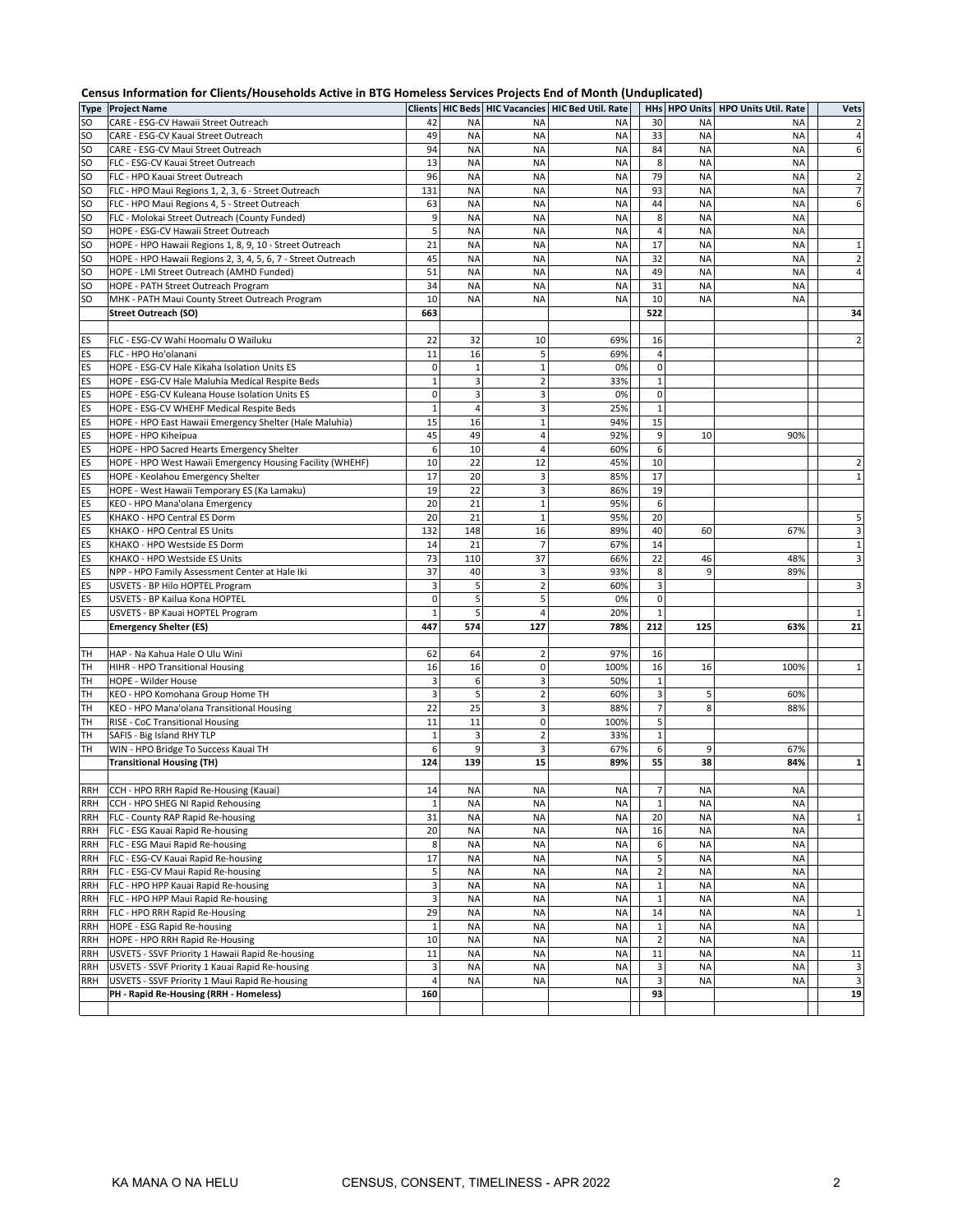|             | Census Information for Clients/Households Active in BTG Homeless Services Projects End of Month (Unduplicated) |                |           |                |                                                   |      |                             |                             |                |  |
|-------------|----------------------------------------------------------------------------------------------------------------|----------------|-----------|----------------|---------------------------------------------------|------|-----------------------------|-----------------------------|----------------|--|
| <b>Type</b> | <b>Project Name</b>                                                                                            |                |           |                | Clients HIC Beds HIC Vacancies HIC Bed Util, Rate |      | HHs HPO Units               | <b>HPO Units Util. Rate</b> | <b>Vets</b>    |  |
| <b>RRH</b>  | CCH - HPO RRH Rapid Re-Housing (Kauai)                                                                         | 16             | <b>NA</b> | <b>NA</b>      | <b>NA</b>                                         |      | 6<br><b>NA</b>              | <b>NA</b>                   | $\mathbf{1}$   |  |
| <b>RRH</b>  | CCH - HPO SHEG NI Rapid Rehousing                                                                              | 9              | <b>NA</b> | <b>NA</b>      | <b>NA</b>                                         |      | 6<br><b>NA</b>              | <b>NA</b>                   | $\mathbf{1}$   |  |
| <b>RRH</b>  | FLC - County RAP Rapid Re-housing                                                                              | 11             | <b>NA</b> | <b>NA</b>      | NA                                                |      | 6<br><b>NA</b>              | <b>NA</b>                   |                |  |
| <b>RRH</b>  | FLC - ESG Kauai Rapid Re-housing                                                                               | 3              | <b>NA</b> | <b>NA</b>      | <b>NA</b>                                         |      | <b>NA</b>                   | <b>NA</b>                   |                |  |
| <b>RRH</b>  | FLC - ESG Maui Rapid Re-housing                                                                                | 19             | <b>NA</b> | <b>NA</b>      | <b>NA</b>                                         |      | 9<br><b>NA</b>              | NA                          |                |  |
| <b>RRH</b>  | FLC - HPO HPP Kauai Rapid Re-housing                                                                           | 4              | <b>NA</b> | <b>NA</b>      | NA                                                |      | $\mathbf{1}$<br><b>NA</b>   | NA                          |                |  |
| <b>RRH</b>  | FLC - HPO RRH Rapid Re-Housing                                                                                 | 36             | <b>NA</b> | <b>NA</b>      | <b>NA</b>                                         |      | 13<br><b>NA</b>             | <b>NA</b>                   |                |  |
| <b>RRH</b>  | HOPE - ESG Rapid Re-housing                                                                                    | 8              | <b>NA</b> | <b>NA</b>      | <b>NA</b>                                         |      | 8<br><b>NA</b>              | NA                          |                |  |
| <b>RRH</b>  | HOPE - ESG-CV Hawaii Rapid Re-housing                                                                          | 17             | <b>NA</b> | <b>NA</b>      | <b>NA</b>                                         |      | 8<br><b>NA</b>              | <b>NA</b>                   | $\mathbf{1}$   |  |
| <b>RRH</b>  | HOPE - HPO HPP Rapid Re-housing                                                                                | 47             | <b>NA</b> | <b>NA</b>      | <b>NA</b>                                         |      | 15<br><b>NA</b>             | <b>NA</b>                   |                |  |
| <b>RRH</b>  | HOPE - HPO RRH Rapid Re-Housing                                                                                | 21             | <b>NA</b> | <b>NA</b>      | <b>NA</b>                                         |      | $\overline{7}$<br><b>NA</b> | <b>NA</b>                   |                |  |
| <b>RRH</b>  | <b>HOPE - New Start RRH</b>                                                                                    | 3              | <b>NA</b> | <b>NA</b>      | <b>NA</b>                                         |      | $\overline{2}$<br><b>NA</b> | <b>NA</b>                   |                |  |
| RRH         | RISE - CoC Rapid ReHousing                                                                                     | 23             | <b>NA</b> | <b>NA</b>      | <b>NA</b>                                         |      | 8<br><b>NA</b>              | <b>NA</b>                   |                |  |
| <b>RRH</b>  | USVETS - SSVF Priority 1 Hawaii Rapid Re-housing                                                               | 10             | <b>NA</b> | <b>NA</b>      | <b>NA</b>                                         |      | 8<br><b>NA</b>              | <b>NA</b>                   | 8              |  |
| <b>RRH</b>  | USVETS - SSVF Priority 1 Kauai Rapid Re-housing                                                                | $\overline{2}$ | <b>NA</b> | <b>NA</b>      | <b>NA</b>                                         |      | <b>NA</b>                   | <b>NA</b>                   | $\mathbf{1}$   |  |
| RRH         | USVETS - SSVF Priority 1 Maui Rapid Re-housing                                                                 |                | <b>NA</b> | <b>NA</b>      | <b>NA</b>                                         |      | <b>NA</b>                   | <b>NA</b>                   | 4              |  |
|             | PH - Rapid Re-Housing (RRH - Housed)                                                                           | 233            |           |                |                                                   | 103  |                             |                             | 16             |  |
|             |                                                                                                                |                |           |                |                                                   |      |                             |                             |                |  |
| <b>PSH</b>  | CCH - HPO NI Housing First (Kauai)                                                                             | 11             | 11        | 0              | 100%                                              |      | 9<br><b>NA</b>              | NA                          |                |  |
| <b>PSH</b>  | FLC - Hoaloha PSH CoC Program                                                                                  | 15             | 24        | 9              | 63%                                               |      | 6<br><b>NA</b>              | NA                          |                |  |
| <b>PSH</b>  | FLC - HPO NI Housing First                                                                                     | 19             | 29        | 10             | 66%                                               |      | 16<br><b>NA</b>             | <b>NA</b>                   | $\mathbf{1}$   |  |
| <b>PSH</b>  | FLC - Maluhia PSH                                                                                              |                | 11        | $\overline{a}$ | 64%                                               |      | 6<br><b>NA</b>              | <b>NA</b>                   | $\mathbf{1}$   |  |
| <b>PSH</b>  | FLC - Ohana One PSH CoC Program                                                                                | 32             | 42        | 10             | 76%                                               |      | 28<br><b>NA</b>             | <b>NA</b>                   | $\overline{2}$ |  |
| <b>PSH</b>  | HIHR - PSH 1                                                                                                   | 24             | 27        | $\overline{3}$ | 89%                                               |      | 24<br><b>NA</b>             | <b>NA</b>                   |                |  |
| PSH         | HOPE - HPO NI Housing First                                                                                    | 66             | 72        | 6              | 92%                                               |      | 48<br><b>NA</b>             | <b>NA</b>                   | 3              |  |
| <b>PSH</b>  | HOPE - Kukui S+C Program                                                                                       | 57             | 63        | 6              | 90%                                               |      | 32<br><b>NA</b>             | <b>NA</b>                   | 3              |  |
| <b>PSH</b>  | MAF - HOPWA Formula - PSH TBRA                                                                                 | 35             | 35        | 0              | 100%                                              |      | 29<br><b>NA</b>             | <b>NA</b>                   | 3              |  |
| <b>PSH</b>  | SHDC - Eha S+C (Maui)                                                                                          | 19             | 25        | 6              | 76%                                               |      | 19<br><b>NA</b>             | <b>NA</b>                   | $\overline{2}$ |  |
| <b>PSH</b>  | SHDC - Kaahele CoC Funded (Kauai)                                                                              | $\mathbf{1}$   | 5         | 4              | 20%                                               |      | $\overline{1}$<br><b>NA</b> | <b>NA</b>                   |                |  |
| <b>PSH</b>  | SHDC - Kaulana Supportive Housing Program                                                                      | $\Omega$       | 5         | 5              | 0%                                                |      | $\Omega$<br><b>NA</b>       | NA                          |                |  |
| PSH         | SHDC - Kulalani Supportive Housing Program                                                                     | $\Omega$       | 6         | 6              | 0%                                                |      | $\Omega$<br><b>NA</b>       | <b>NA</b>                   |                |  |
|             | PH - Permanent Supportive Housing (PSH)                                                                        | 286            | 355       | 69             | 81%                                               | 218  |                             |                             | 15             |  |
|             |                                                                                                                |                |           |                |                                                   |      |                             |                             |                |  |
| OPH         | PHA - Hawaii Emergency Housing Voucher Program                                                                 | $\mathbf 0$    | <b>NA</b> | <b>NA</b>      | <b>NA</b>                                         |      | $\mathbf 0$<br><b>NA</b>    | <b>NA</b>                   |                |  |
| OPH         | PHA - Kauai Emergency Housing Voucher Program                                                                  | $\mathbf 0$    | ΝA        | <b>NA</b>      | NA                                                |      | $\Omega$<br><b>NA</b>       | <b>NA</b>                   |                |  |
| OPH         | PHA - Maui Emergency Housing Voucher Program                                                                   | 14             | <b>NA</b> | <b>NA</b>      | <b>NA</b>                                         |      | 7<br><b>NA</b>              | <b>NA</b>                   |                |  |
|             | PH - Housing Only (OPH)                                                                                        | 14             |           |                |                                                   |      |                             |                             |                |  |
|             |                                                                                                                |                |           |                |                                                   |      |                             |                             |                |  |
|             | <b>Grand Total</b>                                                                                             | 1927           |           |                |                                                   | 1210 |                             |                             | 106            |  |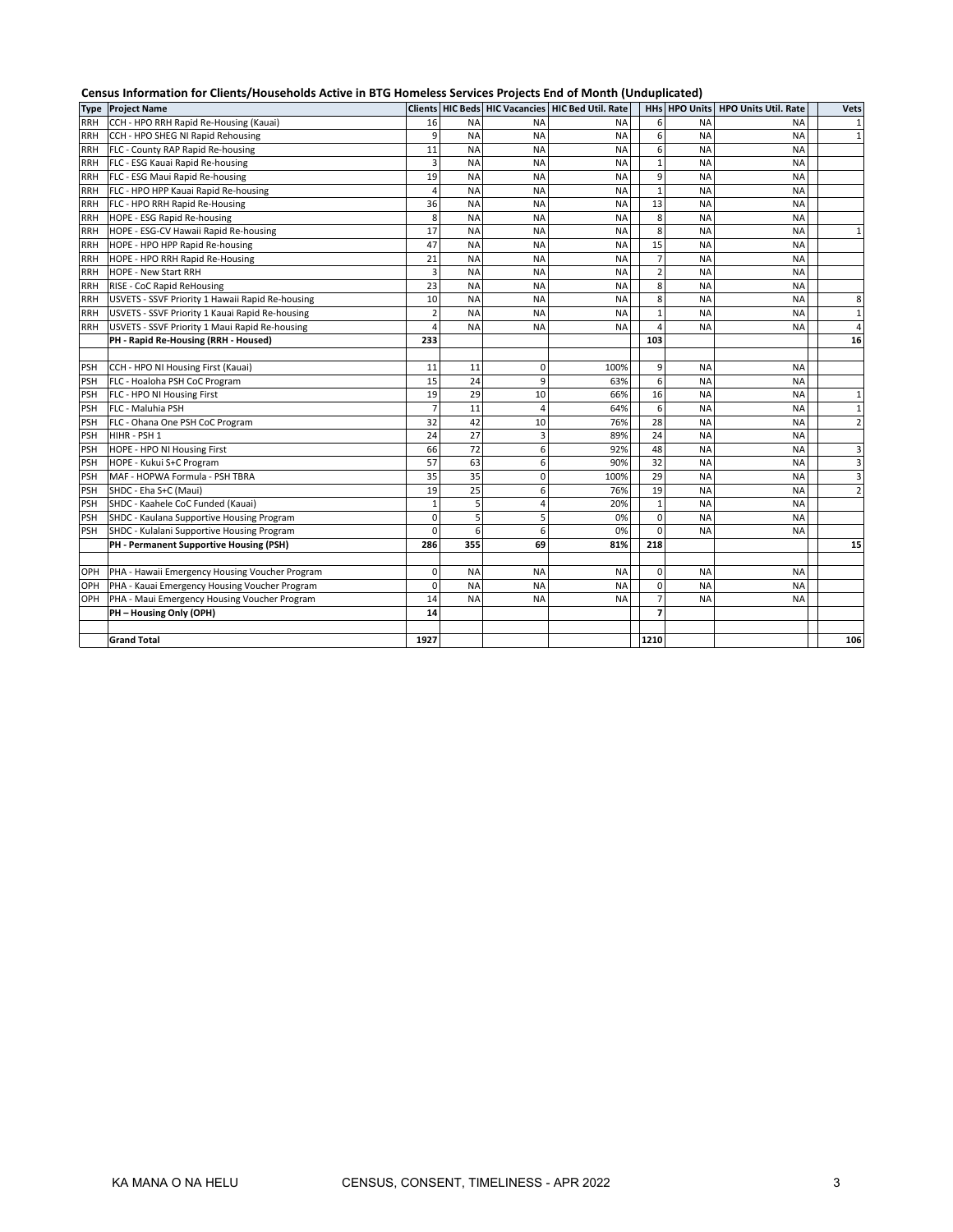#### **Consent to Share - VI-SPDAT Assessments Completed in Month**

| <b>Organization</b>                              | <b>Shared</b> | Not Shared | <b>Total Assessments</b> | % Shared |
|--------------------------------------------------|---------------|------------|--------------------------|----------|
| <b>CARE Hawaii</b>                               | 12            |            | 13                       | 92%      |
| Family Life Center                               | 28            |            | 28                       | 100%     |
| Hawaii Affordable Properties, Inc.               |               |            |                          | 100%     |
| HOPE Services Hawaii, Inc.                       | 43            |            | 44                       | 98%      |
| Ka Hale A Ke Ola, Inc.                           | 17            |            | 17                       | 100%     |
| Neighborhood Place of Kona/Friends of the Future |               |            |                          | 100%     |
| Neighborhood Place of Puna                       |               |            |                          | 100%     |
| <b>Grand Total</b>                               | 103           |            | 105                      | 98%      |

### **Consent to Share - Adult Program Enrollments Completed in Month (Duplicated)**

| Organization                | <b>Shared</b> | <b>Not Shared</b> | <b>Total Enrollments</b> | % Shared |
|-----------------------------|---------------|-------------------|--------------------------|----------|
| <b>CARE Hawaii</b>          | 14            |                   | 14                       | 100%     |
| Catholic Charities Hawaii   | 8             |                   | 9                        | 89%      |
| <b>Family Life Center</b>   | 105           |                   | 105                      | 100%     |
| HOPE Services Hawaii, Inc.  | 62            |                   | 62                       | 100%     |
| Ka Hale A Ke Ola, Inc       | 42            |                   | 42                       | 100%     |
| Kauai Economic Opportunity  | 4             |                   | 4                        | 100%     |
| Legal Aid Society of Hawaii | 6             | 3                 | 9                        | 67%      |
| Mental Health Kokua         | 4             |                   | 4                        | 100%     |
| <b>USVETS</b>               | 5             |                   |                          | 100%     |
| Women In Need               |               |                   |                          | 100%     |
| <b>Grand Total</b>          | 251           | 4                 | 255                      | 98%      |

**\*SSO, SO, ES, TH, RRH, PSH, HP Project Types**

#### **Consent to Share - Adults Actively Enrolled End of Month (Duplicated)**

| <b>Organization</b>                              | Shared | <b>Not Shared</b> | <b>Total Stayers</b> | % Shared |
|--------------------------------------------------|--------|-------------------|----------------------|----------|
| <b>CARE Hawaii</b>                               | 183    |                   | 183                  | 100%     |
| Catholic Charities Hawaii                        | 102    | 3                 | 105                  | 97%      |
| <b>Family Life Center</b>                        | 659    | $\overline{2}$    | 661                  | 100%     |
| Hawaii Affordable Properties, Inc.               | 28     |                   | 28                   | 100%     |
| Hawaii Island Home for Recovery                  | 41     |                   | 41                   | 100%     |
| Hawaii Rise                                      | 13     |                   | 13                   | 100%     |
| HOPE Services Hawaii, Inc.                       | 425    |                   | 425                  | 100%     |
| Ka Hale A Ke Ola, Inc                            | 166    | 1                 | 167                  | 99%      |
| Kauai Economic Opportunity                       | 26     |                   | 27                   | 96%      |
| Legal Aid Society of Hawaii                      | 75     | 15                | 90                   | 83%      |
| Maui AIDS Foundation                             | 13     | 34                | 47                   | 28%      |
| Maui Youth Family Services                       |        | 9                 | 10                   | 10%      |
| Mental Health Kokua                              | 12     |                   | 12                   | 100%     |
| Neighborhood Place of Puna                       | 14     |                   | 14                   | 100%     |
| Salvation Army Family Intervention Services      |        |                   |                      | 100%     |
| <b>Steadfast Housing Development Corporation</b> | 13     | $\overline{7}$    | 20                   | 65%      |
| <b>USVETS</b>                                    | 55     |                   | 55                   | 100%     |
| Women In Need                                    |        |                   |                      | 100%     |
| <b>Grand Total</b>                               | 1834   | 72                | 1906                 | 96%      |

**\*SSO, SO, ES, TH, RRH, PSH, HP Project Types**

## **Not Shared by Project - Adults Actively Enrolled End of Month (Duplicated)**

| Project                                             | <b>Not Shared</b> | <b>Total Stayers</b> | % Not Shared |
|-----------------------------------------------------|-------------------|----------------------|--------------|
| CCH - ESG-CV Kauai Homelessness Prevention          |                   |                      | 11%          |
| CCH - ESG-CV Maui Homelessness Prevention           |                   |                      | 25%          |
| CCH - HPO SHEG NI Homelessness Prevention           |                   | 10                   | 10%          |
| FLC - HPO Kauai Street Outreach                     |                   | 98                   | 1%           |
| FLC - HPO Maui Regions 1, 2, 3, 6 - Street Outreach |                   | 153                  | $1\%$        |
| KEO - HPO Mana'olana Emergency                      |                   | 13                   | 8%           |
| KHAKO - HPO Central ES Units                        |                   | 85                   | 1%           |
| LASH - HPO Hawaii County Legal Services             |                   | 42                   | 5%           |
| LASH - HPO Kauai County Legal Services              | 13                | 20                   | 65%          |
| MAF - HOPWA Formula - PSH TBRA                      | 26                | 34                   | 76%          |
| MAF - HOPWA Formula STRMU                           | 8                 | 13                   | 62%          |
| MYFS - BCP Homeless Prevention Program              | 9                 | 10                   | 90%          |
| SHDC - Eha S+C (Maui)                               | 6                 | 19                   | 32%          |
| SHDC - Kaahele CoC Funded (Kauai)                   |                   |                      | 100%         |
| <b>Grand Total</b>                                  | 72                | 511                  | 14%          |

**\*SSO, SO, ES, TH, RRH, PSH, HP Project Types**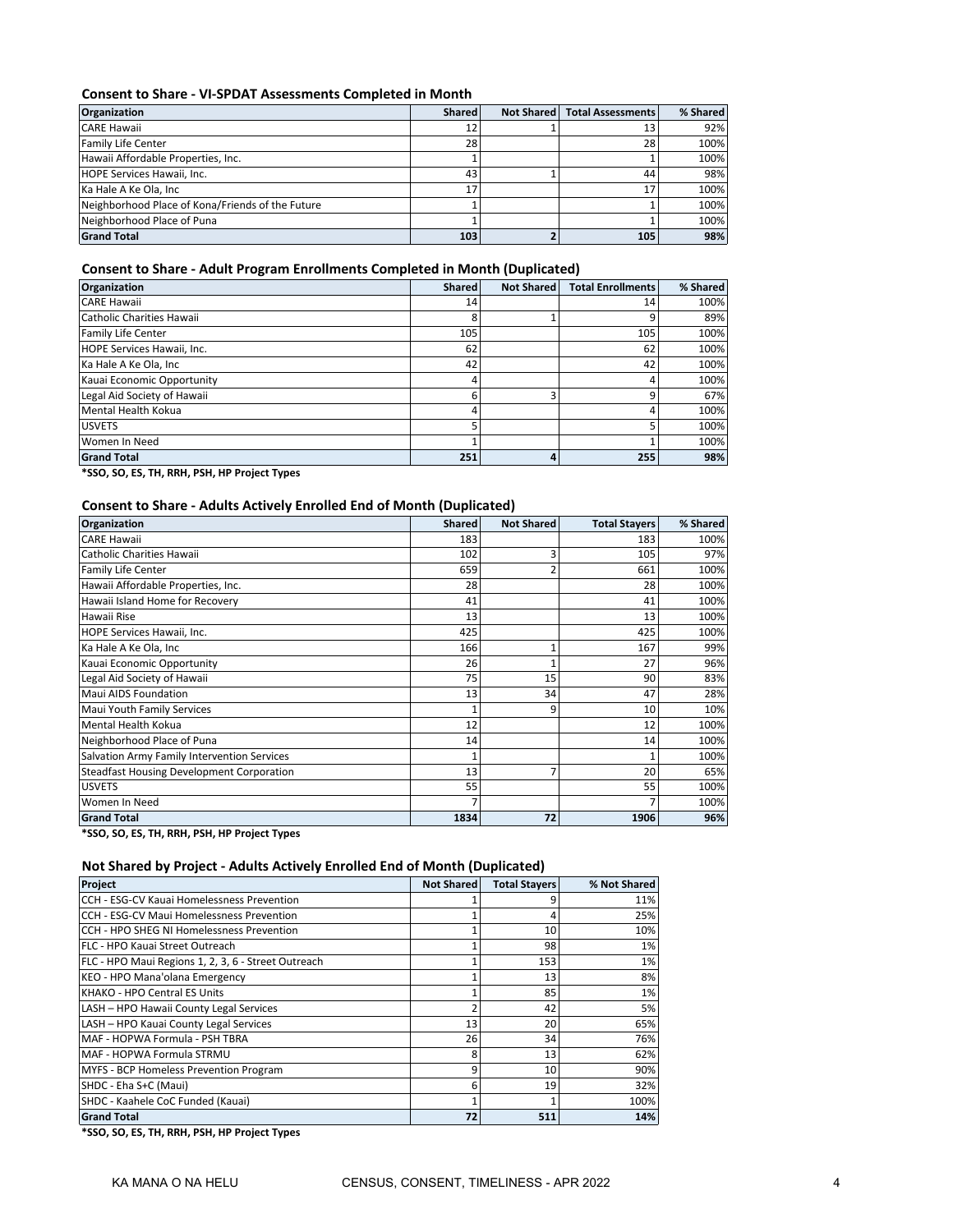# **Intake Timeliness Report - Clients Enrolled in April 2022 (Duplicated)**

| <b>Program Type</b>               | $\mathbf{v}$ and $\mathbf{v}$<br><b>Program Name</b>         |                         | Clients Enrolled Avg Days to Input |
|-----------------------------------|--------------------------------------------------------------|-------------------------|------------------------------------|
| Coordinated Assessment            | Hawaii County VI SPDAT v3 Family                             | 17                      | 1.53                               |
| <b>Coordinated Assessment</b>     | Hawaii County VI SPDAT v3 Individual                         | 45                      | 3.89                               |
| <b>Coordinated Assessment</b>     | Kauai County VI SPDAT v3 Family                              | 12                      | 2.92                               |
| <b>Coordinated Assessment</b>     | Kauai County VI SPDAT v3 Individual                          | 9                       | 5.44                               |
| <b>Coordinated Assessment</b>     | Maui County VI SPDAT v3 Family                               | 29                      | 0.48                               |
| <b>Coordinated Assessment</b>     | Maui County VI SPDAT v3 Individual                           | 42                      | 1.38                               |
| <b>Coordinated Assessment</b>     | Maui County VI SPDAT v3 TAY                                  | $\overline{2}$          | 3.00                               |
| Emergency Shelter (ES)            | FLC - ESG-CV Wahi Hoomalu O Wailuku                          | 3                       | 0.33                               |
| Emergency Shelter (ES)            | FLC - HPO Ho'olanani                                         | 4                       | 2.00                               |
| Emergency Shelter (ES)            | HOPE - ESG-CV Kuleana House Isolation Units ES               | $\mathbf{1}$            | 1.00                               |
| Emergency Shelter (ES)            | HOPE - ESG-CV WHEHF Medical Respite Beds                     | 1                       | 4.00                               |
| Emergency Shelter (ES)            | HOPE - HPO East Hawaii Emergency Shelter (Hale Maluhia)      | 4                       | 0.50                               |
| Emergency Shelter (ES)            | HOPE - HPO Sacred Hearts Emergency Shelter                   | $\mathbf{1}$            | 1.00                               |
| Emergency Shelter (ES)            | HOPE - HPO West Hawaii Emergency Housing Facility (WHEHF)    | $\mathbf{1}$            | 4.00                               |
| Emergency Shelter (ES)            | HOPE - Keolahou Emergency Shelter                            | 14                      | 4.50                               |
| Emergency Shelter (ES)            | HOPE - West Hawaii Temporary ES (Ka Lamaku)                  | 4                       | 2.25                               |
| <b>Emergency Shelter (ES)</b>     | KHAKO - HPO Central ES Dorm                                  | 6                       | 0.00                               |
| Emergency Shelter (ES)            | KHAKO - HPO Central ES Units                                 | 38                      | 0.00                               |
| <b>Emergency Shelter (ES)</b>     | KHAKO - HPO Westside ES Dorm                                 | 8                       | 0.00                               |
| <b>Emergency Shelter (ES)</b>     | KHAKO - HPO Westside ES Units                                | 8                       | 0.00                               |
| <b>Emergency Shelter (ES)</b>     | USVETS - BP Hilo HOPTEL Program                              | $\overline{c}$          | 6.50                               |
| <b>Homelessness Prevention</b>    | CCH - ESG-CV Hawaii Homelessness Prevention                  | 5                       | 0.00                               |
| <b>Homelessness Prevention</b>    | CCH - ESG-CV Kauai Homelessness Prevention                   | $\overline{c}$          | 5.00                               |
| <b>Homelessness Prevention</b>    | CCH - HPO SHEG NI Homelessness Prevention                    | 5                       | 0.00                               |
| <b>Homelessness Prevention</b>    | FLC - County RAP Homeless Prevention                         | 14                      | 7.00                               |
| <b>Homelessness Prevention</b>    | FLC - HPO HPP Maui Homelessness Prevention                   | 6                       | 4.50                               |
| Homelessness Prevention           | USVETS - SSVF Priority 1 Maui Homeless Prev                  | $\mathbf{1}$            | 16.00                              |
| PH - Permanent Supportive Housing | FLC - Hoaloha PSH CoC Program                                | $\overline{c}$          | 20.00                              |
| PH - Permanent Supportive Housing | FLC - Maluhia PSH                                            | $\mathbf{1}$            | 5.00                               |
| PH - Permanent Supportive Housing | HOPE - HPO NI Housing First                                  | $\mathbf 1$             | 0.00                               |
| PH - Rapid Re-Housing             | FLC - County RAP Rapid Re-housing                            | 5                       | 19.80                              |
| PH - Rapid Re-Housing             | FLC - ESG Kauai Rapid Re-housing                             | $\mathbf{1}$            | 20.00                              |
| PH - Rapid Re-Housing             | FLC - HPO HPP Kauai Rapid Re-housing                         | 4                       | 4.00                               |
| PH - Rapid Re-Housing             | FLC - HPO RRH Rapid Re-Housing                               | 11                      | 0.00                               |
| PH - Rapid Re-Housing             | HOPE - ESG Rapid Re-housing                                  | $\mathbf{1}$            | 5.00                               |
| PH - Rapid Re-Housing             | HOPE - ESG-CV Hawaii Rapid Re-housing                        | $\mathbf{1}$            | 0.00                               |
| PH - Rapid Re-Housing             | HOPE - HPO HPP Rapid Re-housing                              | 4                       | 1.50                               |
| PH - Rapid Re-Housing             | HOPE - HPO RRH Rapid Re-Housing                              | 5                       | 0.00                               |
| PH - Rapid Re-Housing             | USVETS - SSVF Priority 1 Hawaii Rapid Re-housing             | $\overline{\mathbf{c}}$ | 3.50                               |
| Services Only                     | LASH - HPO Hawaii County Legal Services                      | $\overline{2}$          | 0.00                               |
| Services Only                     | LASH - HPO Kauai County Legal Services                       | 6                       | 0.00                               |
| Services Only                     | LASH - HPO Maui County Legal Services                        | $\mathbf 1$             | 0.00                               |
| <b>Street Outreach</b>            | CARE - ESG-CV Hawaii Street Outreach                         | 4                       | 1.00                               |
| <b>Street Outreach</b>            | CARE - ESG-CV Kauai Street Outreach                          | 7                       | 1.14                               |
| <b>Street Outreach</b>            | CARE - ESG-CV Maui Street Outreach                           | 6                       | 2.17                               |
| <b>Street Outreach</b>            | FLC - HPO Kauai Street Outreach                              | 11                      | 9.27                               |
| <b>Street Outreach</b>            | FLC - HPO Maui Regions 1, 2, 3, 6 - Street Outreach          | 45                      | 0.71                               |
| Street Outreach                   | FLC - HPO Maui Regions 4, 5 - Street Outreach                | 26                      | 1.08                               |
| Street Outreach                   | HOPE - HPO Hawaii Regions 1, 8, 9, 10 - Street Outreach      | 1                       | 4.00                               |
| <b>Street Outreach</b>            | HOPE - HPO Hawaii Regions 2, 3, 4, 5, 6, 7 - Street Outreach | 10                      | 2.60                               |
| <b>Street Outreach</b>            | HOPE - LMI Street Outreach (AMHD Funded)                     | 20                      | 6.90                               |
| Street Outreach                   | HOPE - PATH Street Outreach Program                          | 1                       | 4.00                               |
| <b>Street Outreach</b>            | MHK - PATH Maui County Street Outreach Program               | 4                       | 2.25                               |
| <b>Transitional Housing (TH)</b>  | KEO - HPO Mana'olana Transitional Housing                    | 7                       | 0.14                               |
| <b>Transitional Housing (TH)</b>  | WIN - HPO Bridge To Success Kauai TH                         | $\mathbf{1}$            | 0.00                               |
|                                   | <b>Total</b>                                                 | 474                     | 2.50                               |